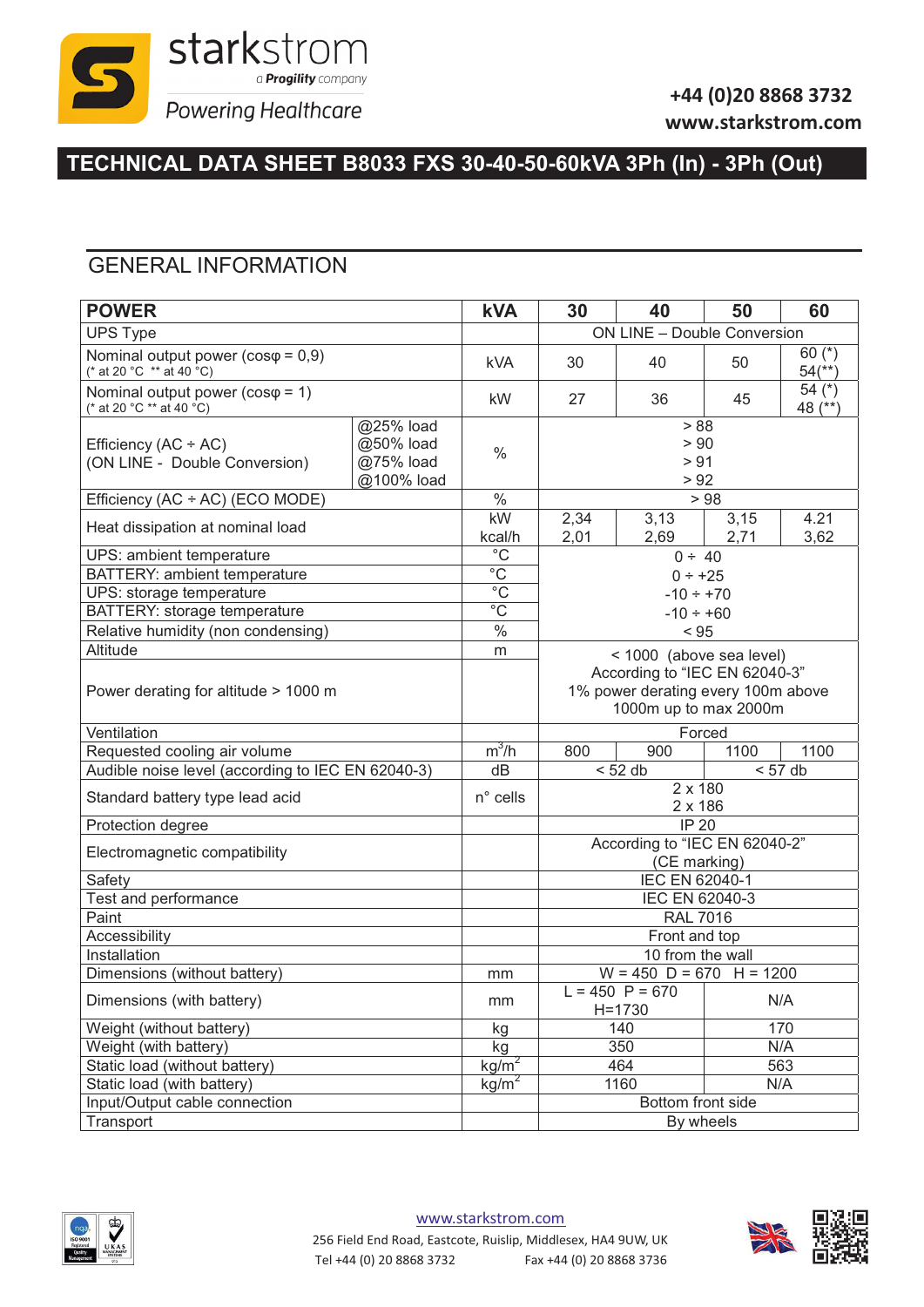| Transport mechanical stress        | According to "IEC EN 62040-3"                              |
|------------------------------------|------------------------------------------------------------|
| Design standards                   | "IEC EN 62040"<br>"ISO 9001:2008"- "ISO 14001"             |
| Free contact interface SRC voltage | On request                                                 |
| Serial communication interface     | Standard: RS232 - USB<br>Optional: RS485 (ModBus protocol) |
| Parallel configuration (optional)  | Up to 5+1 (Redundant parallel)<br>Up to 6 (Power parallel) |



- 1. Common input rectifier and bypass
- 2. Rectifier and battery charger
- 3. Optional internal battery: 9Ah 12V 60 or 62 batteries; only for 30kVA and 40kVA
- 4. Optional external battery
- 5. Inverter
- 6. Bypass, Emergency line (optional with backfeed contactor).
- 7. Inverter (SSI) and by-pass (SSB) static switch



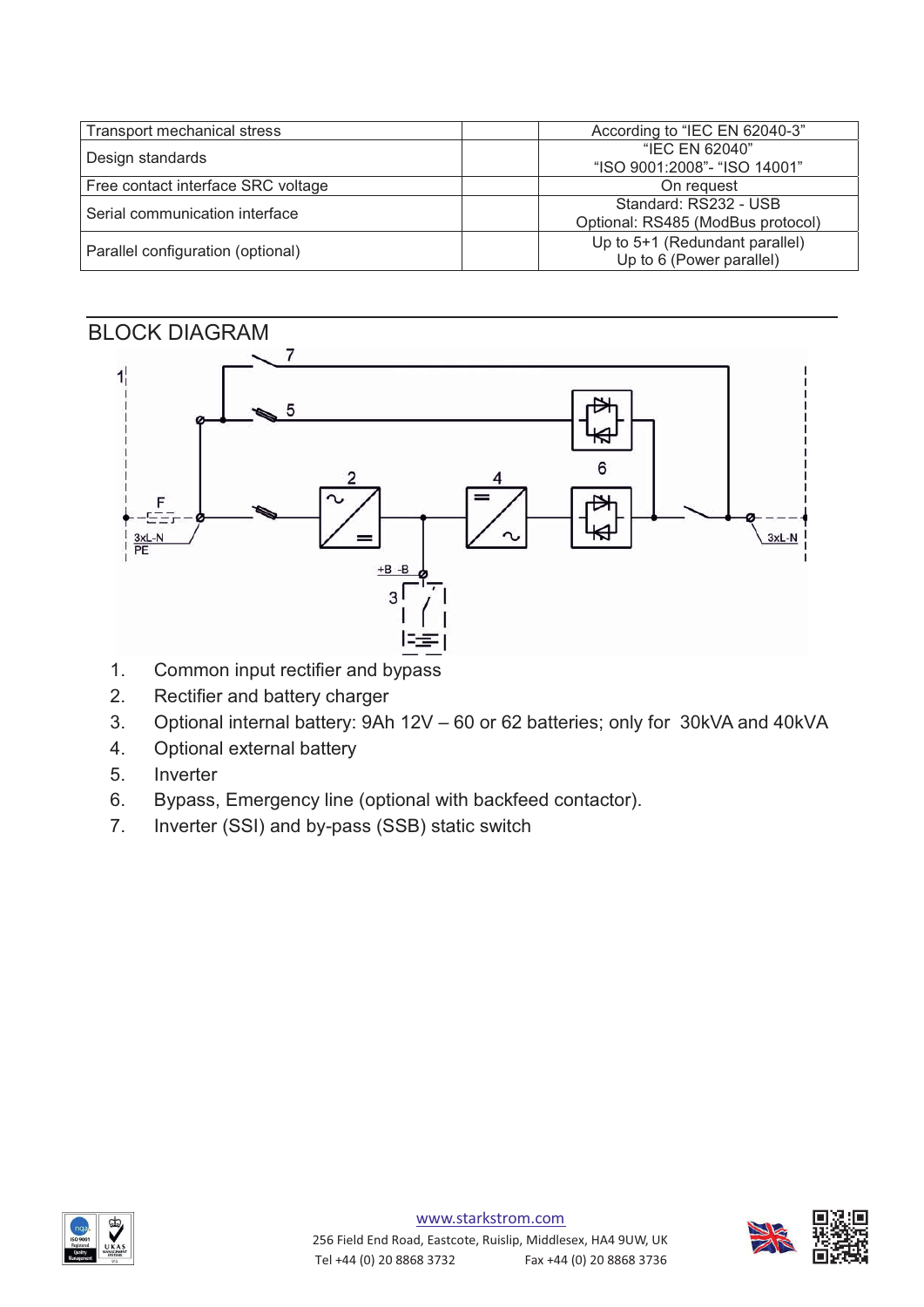# UPS INPUT: RECTIFIER AND BATTERY CHARGER

| <b>POWER</b>                                        |            | <b>kVA</b>        | 30                        | 40                      | 50                | 60  |  |
|-----------------------------------------------------|------------|-------------------|---------------------------|-------------------------|-------------------|-----|--|
| Three-phase + Neutral<br>Ingresso                   |            |                   |                           |                         |                   |     |  |
| Nominal input voltage                               |            | Vac               |                           |                         | 400               |     |  |
| Tolerance                                           |            | $\frac{0}{0}$     |                           |                         | $-20/+15$         |     |  |
| Input frequency                                     |            | Hz                | $50 - 60$                 |                         |                   |     |  |
| Tolerance                                           |            |                   | ±5                        |                         |                   |     |  |
| Input power factor                                  |            |                   |                           |                         | > 0,99            |     |  |
| Harmonic distortion in Input current                | @25% load  |                   | < 14                      |                         |                   |     |  |
| THD at nominal voltage and THDV                     | @50% load  | $\frac{0}{0}$     | < 7<br>< 5                |                         |                   |     |  |
| $< 0.5\%$                                           | @75% load  |                   |                           |                         |                   |     |  |
|                                                     | @100% load |                   |                           |                         | < 4               |     |  |
| DC output voltage accuracy                          |            | $\frac{0}{6}$     |                           |                         | $+/- 1\%$         |     |  |
| DC output voltage ripple                            |            | $\frac{1}{6}$ rms |                           |                         | $\frac{1}{6}$ rms |     |  |
| Battery recharging characteristic                   |            |                   |                           | <b>IU (DIN 41773)</b>   |                   |     |  |
| Maximum recharging current at nominal load          |            | A                 | 10                        | 8                       | 15                | 15  |  |
| Bridge rectifier type                               |            |                   |                           | <b>IGBT PFC</b>         |                   |     |  |
| Input protection                                    |            |                   |                           | <b>Extrarapid fuses</b> |                   |     |  |
| Inrush input current                                |            | A                 | < maximum nominal current |                         |                   |     |  |
| Earth leakage current                               |            | mA                | $<$ 22 mA<br>$< 88$ mA    |                         |                   |     |  |
| Nominal current absorbed from mains                 |            | A                 | 43                        | 56                      | 72                | 86  |  |
| (at nominal load and battery charged)               |            |                   |                           |                         |                   |     |  |
| Maximum current absorbed from mains (at nom. Load,  |            | A                 | 54                        | 66                      | 89                | 103 |  |
| max. recharging current and nominal. input voltage) |            |                   |                           |                         |                   |     |  |
| Settable walk-in                                    |            | sec               | Sectable from 5" to 30"   |                         |                   |     |  |
| Settable hold-off                                   |            | sec               | Sectable from 1" to 300"  |                         |                   |     |  |

## **BATTERY**

| <b>POWER</b>                                               | <b>kVA</b> | 30                       | 40 | 50  | 60    |
|------------------------------------------------------------|------------|--------------------------|----|-----|-------|
| Maximum internal battery in extended cabinet               |            | 60 o 62 batteries<br>9Ah |    | N/A | N/A   |
| Standard type                                              |            | Maintenance free         |    |     |       |
| Cells number (settable)                                    |            | 2x180 or 2x186           |    |     |       |
| Floating voltage at 25°C (settable)                        | Vdc        | 2x406 or 2x418           |    |     |       |
| Minimum battery discharge voltage                          | Vdc        | Settable                 |    |     |       |
| Inverter input power (at nominal load)                     | kW         | 28,58<br>38,25<br>47,37  |    |     | 56,84 |
| Inverter input current (at nominal load and minimum<br>Vdc | A          | 40,5                     | 54 | 67  | 81    |
| Battery Protection (external to the UPS)                   |            | <b>Fuses</b>             |    |     |       |
| <b>Battery Test</b>                                        |            | Included as standard     |    |     |       |



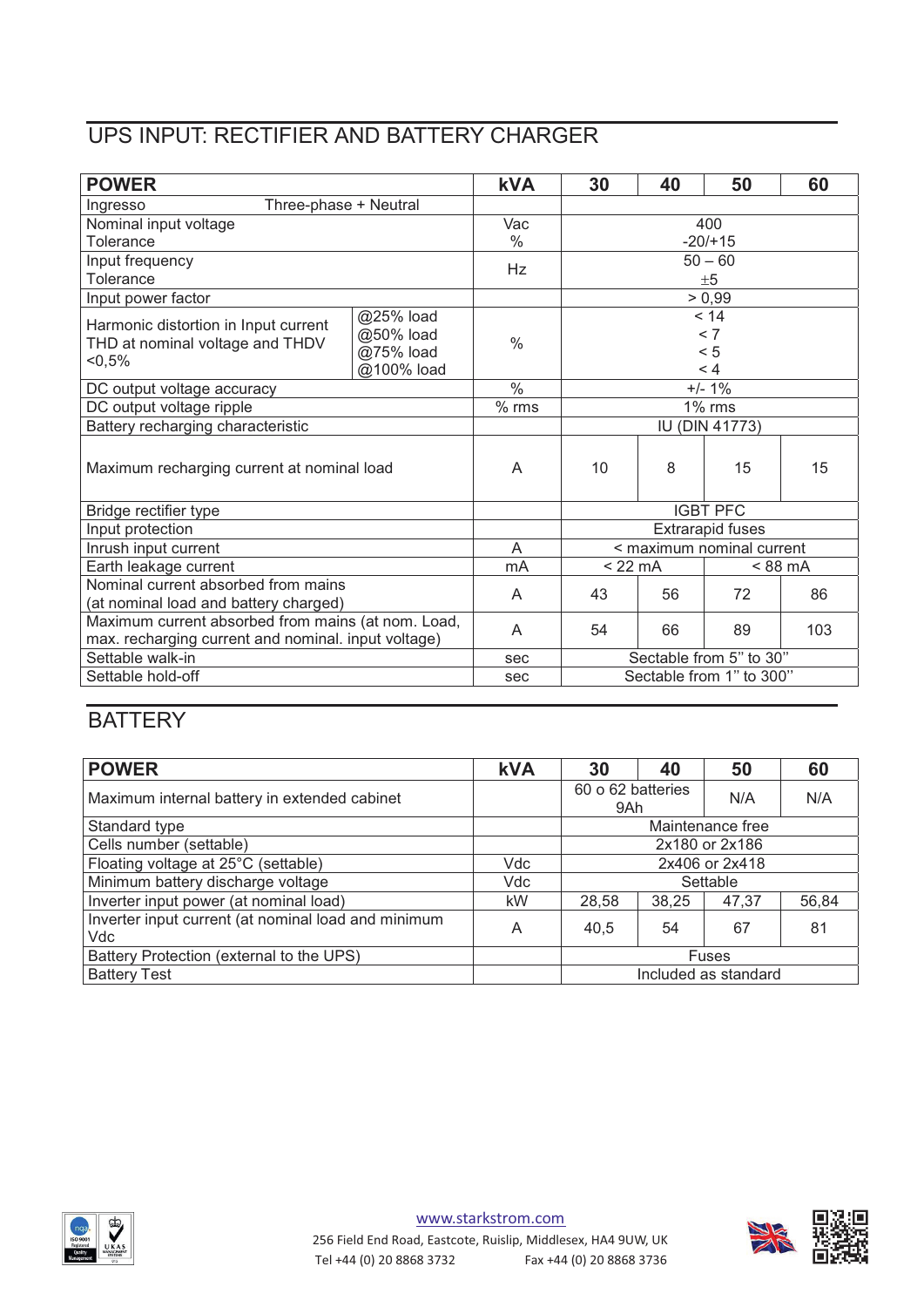## UPS OUTPUT: INVERTER

| <b>POWER</b>                                                                                                     | <b>kVA</b>               | 30                                                                                                     | 40 | 50                    | 60                               |
|------------------------------------------------------------------------------------------------------------------|--------------------------|--------------------------------------------------------------------------------------------------------|----|-----------------------|----------------------------------|
| Inverter Bridge                                                                                                  |                          | Modular IGBT (transformerless)                                                                         |    |                       |                                  |
| Nominal output power ( $cos\varphi = 0.9$ )<br>(* at 20 °C ** at 40 °C)                                          | <b>kVA</b>               | 30                                                                                                     | 40 | 50                    | 60 $(*)$<br>$54$ <sup>**</sup> ) |
| Nominal output power $(cos \varphi = 1)$<br>(* at 20 °C ** at 40 °C)                                             | kW                       | 27                                                                                                     | 36 | 45                    | 54 $(*)$<br>48 (**)              |
| Efficiency (DC ÷ AC)                                                                                             | $\overline{\frac{0}{0}}$ |                                                                                                        |    | > 95                  |                                  |
| Output                                                                                                           |                          |                                                                                                        |    | Three-phase + Neutral |                                  |
| Nominal output voltage (selectable)                                                                              | Vac                      |                                                                                                        |    | 380-400-415           |                                  |
| Output voltage stability<br>- Static (balanced Load)                                                             | $\%$                     | ±1                                                                                                     |    |                       |                                  |
| - Static (unbalanced Load)                                                                                       | $\frac{0}{0}$            |                                                                                                        |    | ± 2                   |                                  |
| - Dynamic (step load 20%÷100%÷20%)                                                                               | $\frac{0}{0}$            |                                                                                                        |    | ± 5                   |                                  |
| - Output voltage recovery time (after step load)<br>- IEC EN 62040-3                                             | ms                       |                                                                                                        |    | < 20<br>Class 1       |                                  |
| Angle phase precision<br>- balanced Load)<br>- 100% unbalanced                                                   | $\circ$                  | ±1                                                                                                     |    |                       |                                  |
| Output frequency (selectable)                                                                                    | Hz                       |                                                                                                        |    | $50 - 60$             |                                  |
| Output frequency stability<br>- Free running quartz oscillator                                                   | Hz                       | ± 0,001                                                                                                |    |                       |                                  |
| - Inverter sync. with mains<br>- Slew rate                                                                       | Hz<br>Hz/s               | $± 2$ (other on request<br>±1                                                                          |    |                       |                                  |
| Nominal Output Current (@ 400 Vac output)<br>Cos $\varphi$ 0,9 (inductive e capacitive) (* at 20 °C ** at 40 °C) | A                        | 44                                                                                                     | 58 | 73                    | $87*$<br>78**                    |
| Nominal Output Current (@ 400 Vac output)<br>Cos $\varphi$ 1 (purely resistive load) (* at 20 °C ** at 40 °C)    | A                        | 39                                                                                                     | 52 | 65                    | $78*$<br>$70**$                  |
| Overload capability                                                                                              |                          | 125% for 10 min<br>125%/150% for 30 sec<br>>150% for 10 sec                                            |    |                       |                                  |
| Short circuit current                                                                                            | A                        | 70                                                                                                     | 94 | 130                   | 156                              |
| Short circuit characteristic                                                                                     |                          | Elect. short circuit protection, current limited at<br>above values.<br>Automatic stop after 5 seconds |    |                       |                                  |
| Selectivity                                                                                                      |                          | Within 1/2 cycle (Fuse GL 20% In)                                                                      |    |                       |                                  |
| Output waveform                                                                                                  |                          | Sinusoidal                                                                                             |    |                       |                                  |
| Output harmonic distortion THD%                                                                                  |                          |                                                                                                        |    |                       |                                  |
| - Linear Load                                                                                                    | $\%$                     | < 1                                                                                                    |    |                       |                                  |
| - Non Linear Load                                                                                                |                          | < 5                                                                                                    |    |                       |                                  |
| - IEC EN 62040-3                                                                                                 |                          | Fully compliant                                                                                        |    |                       |                                  |
| Max crest factor without derating                                                                                |                          | 3:1                                                                                                    |    |                       |                                  |



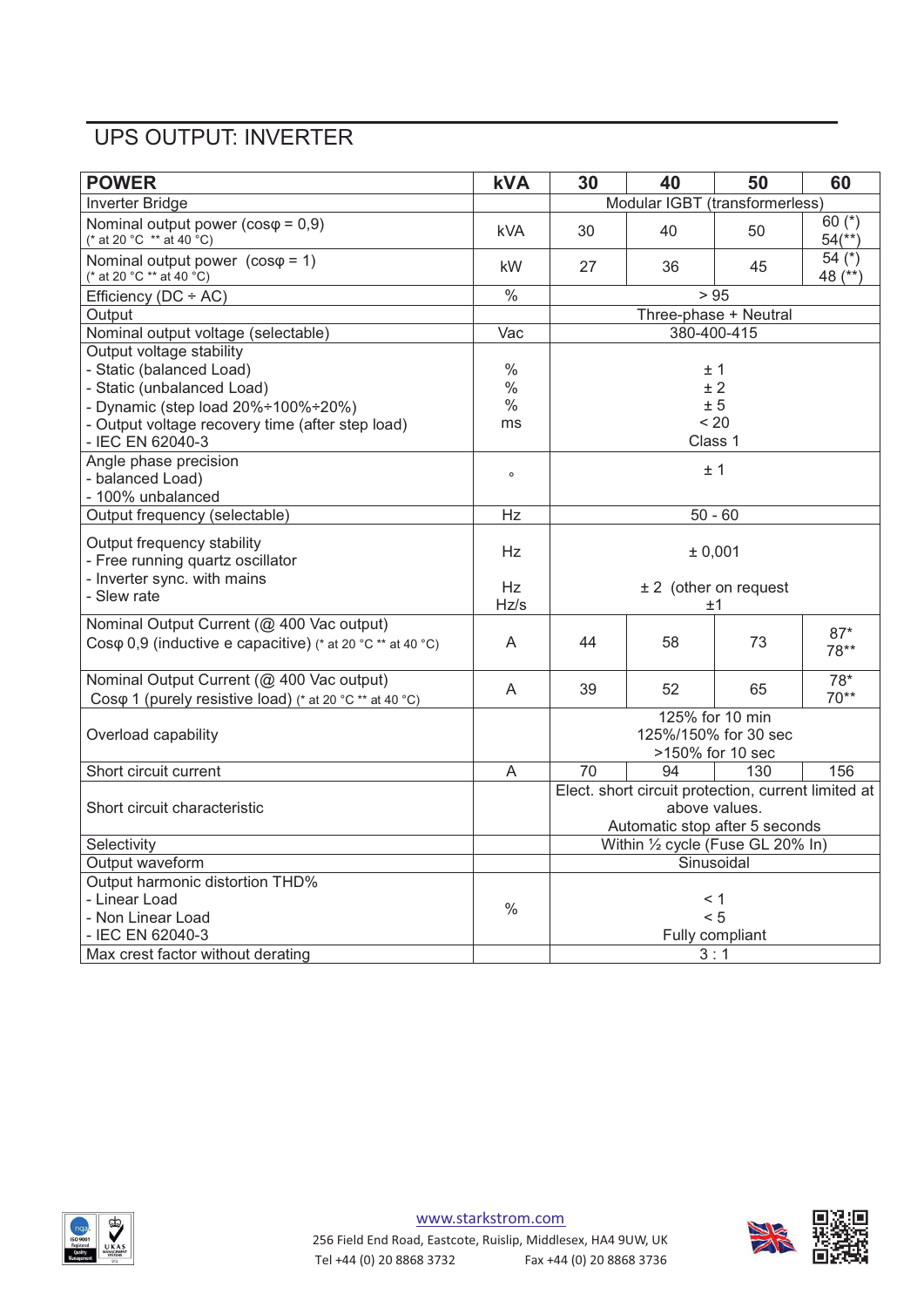# UPS OUTPUT: BY PASS

| Automatic static by-pass                           |               | Electronic thyristor switch                                                                                  |
|----------------------------------------------------|---------------|--------------------------------------------------------------------------------------------------------------|
| Protection                                         |               | <b>Fuses</b>                                                                                                 |
| Input                                              | Vac           | Three-phase + Neutral                                                                                        |
| Nominal Voltage (selectable)                       | Vac           | 380-400-415                                                                                                  |
| Range                                              | $\%$          | ±10                                                                                                          |
| Nominal Frequency (selectable)                     | Hz            | 50-60                                                                                                        |
| Range                                              | $\%$          | $\pm(1\div 5) \pm 10$ adjustable                                                                             |
| Transfer mode                                      |               | Without break                                                                                                |
| Transfer inverter $\rightarrow$ automatic bypass   |               | In case of :<br>- Short circuit<br>- Battery end of discharge<br>- Inverter test<br>- Inverter not operating |
| Retransfer automatic bypass $\rightarrow$ inverter |               | - Automatic<br>- Block on bypass after 6 transfers within 2<br>minutes, reset by front panel                 |
| <b>Overload Capability</b>                         | $\frac{0}{0}$ | 150 continuously<br>1000 for 1 cycle                                                                         |
| Manual By-Pass                                     |               | Standard:<br>- Electronically controlled<br>- No break                                                       |
| Back feed protection                               |               | Optional                                                                                                     |